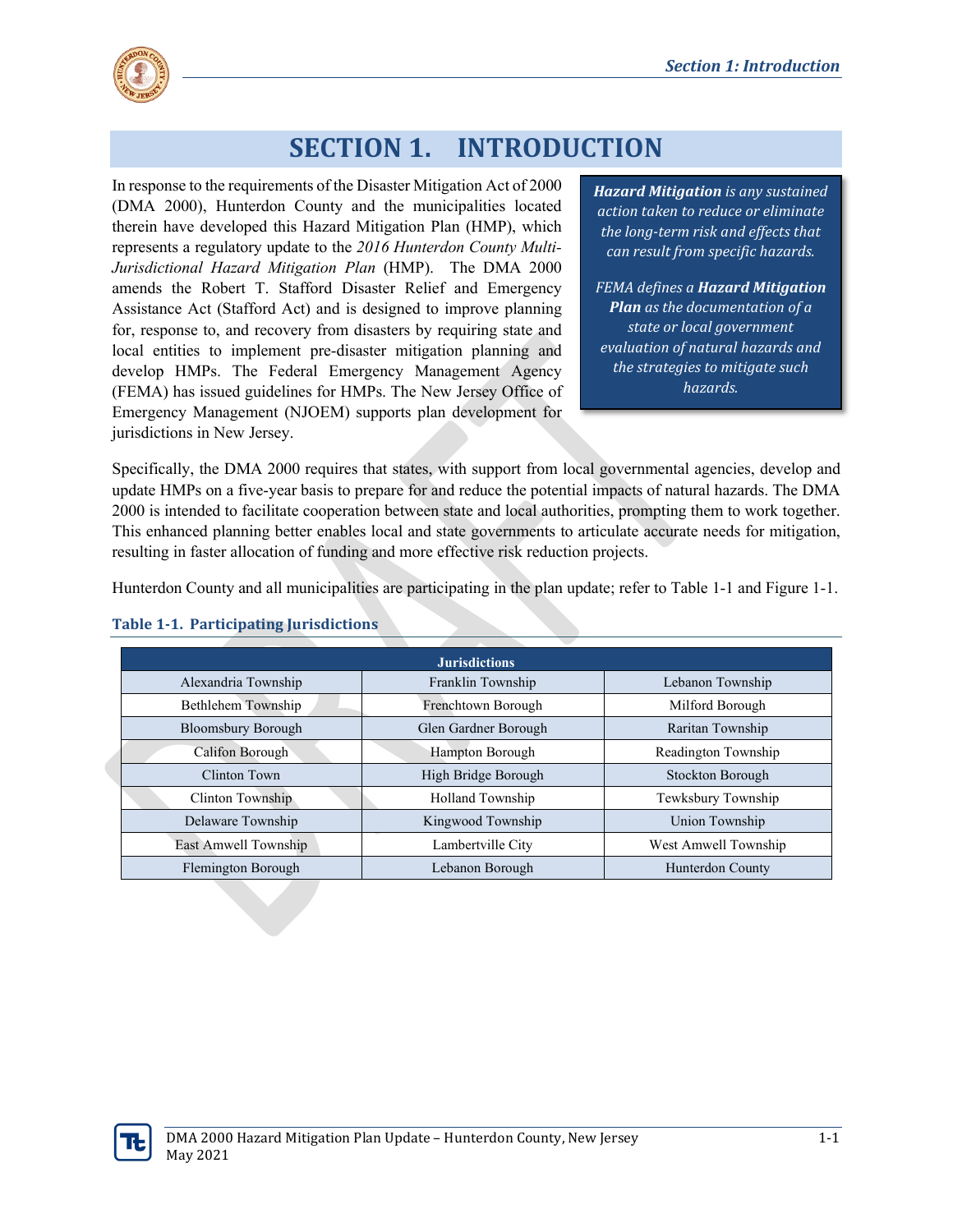

#### **Figure 1-1. Hunterdon County New Jersey**

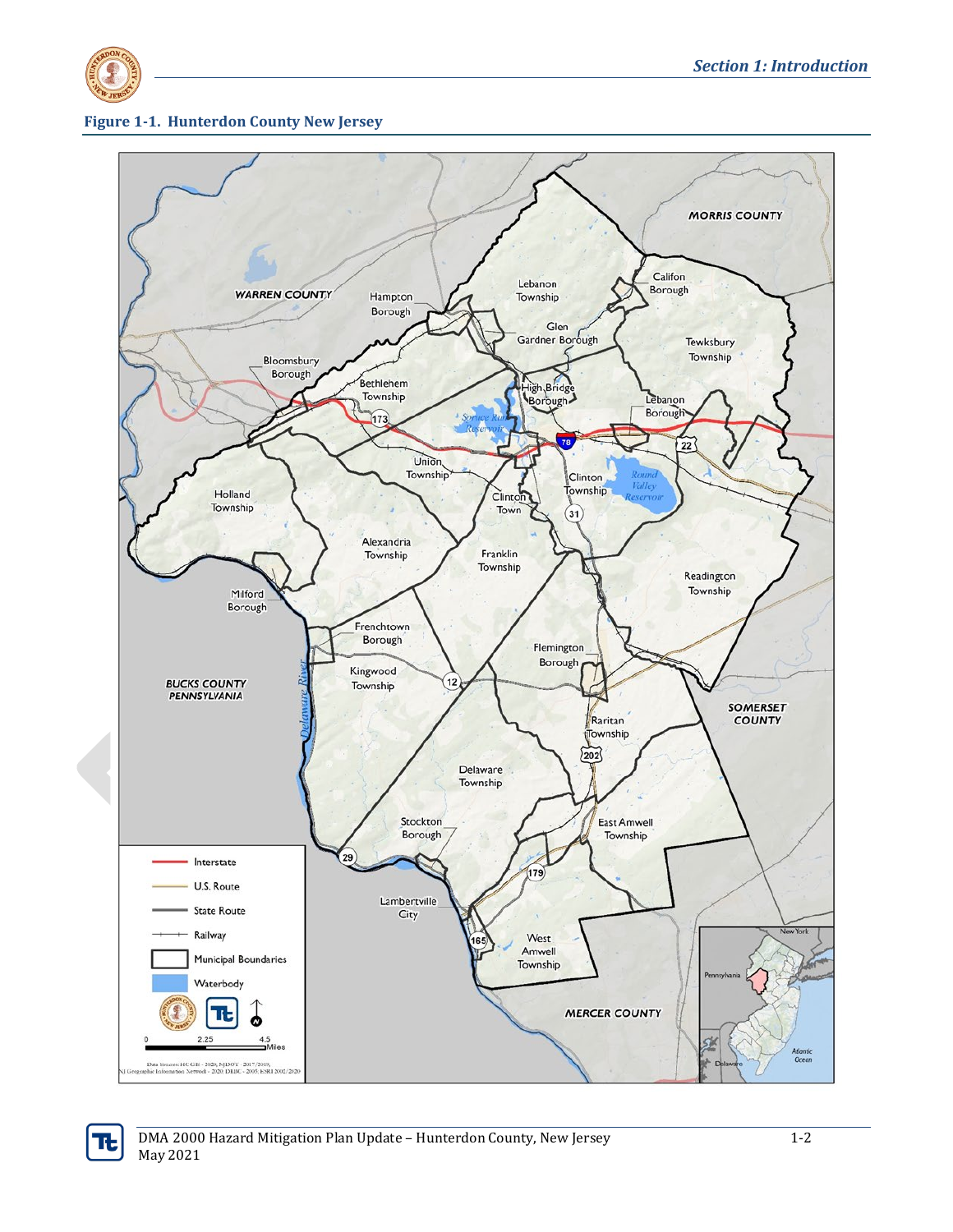

## **1.1 DMA 2000 ORIGINS -THE STAFFORD ACT**

In the early 1990s, a new federal policy regarding disasters began to evolve. Rather than reacting whenever disasters strike communities, the federal government began encouraging communities to first assess their vulnerability to various disasters and proceed to take actions to reduce or eliminate potential risks. The logic is that a disaster-resistant community can rebound from a natural disaster with less loss of property or human injury, at much lower cost, and, consequently, more quickly. Moreover, these communities minimize other costs associated with disasters, such as the time lost from productive activity by business and industries.

The DMA 2000 provides an opportunity for states, tribes, and local governments to take a new and revitalized approach to mitigation planning. The DMA 2000 amended the Stafford Act by repealing the previous mitigation planning provisions (Section 409) and replacing them with a new set of requirements (Section 322). Section 322 sets forth the requirements that communities evaluate natural hazards within their respective jurisdictions and develop an appropriate plan of action to mitigate those hazards, while emphasizing the need for state, tribal and local governments to closely coordinate mitigation planning and implementation efforts.

The amended Stafford Act requires that each local jurisdiction identify potential natural hazards to the health, safety, and well-being of its residents and identify and prioritize actions that the community can take to mitigate those hazards—before disaster strikes. To remain eligible for hazard mitigation assistance from the federal government, communities must first prepare and then maintain and update an HMP (this plan).

Responsibility for fulfilling the requirements of Section 322 of the Stafford Act and administering the FEMA Hazard Mitigation Program has been delegated to the State of New Jersey, specifically to NJOEM. FEMA also provides support through guidance, resources, and plan reviews.

#### **1.2 BENEFITS OF MITIGATION PLANNING**

Mitigation planning forms the foundation for Hunterdon County's long-term strategy to reduce disaster losses and break the cycle of disaster damage, reconstruction, and repeated damage. Mitigation planning also allows Hunterdon County, as a whole and participating jurisdictions, to remain eligible for mitigation grant funding for mitigation projects that will reduce the impact of future disaster events. The long-term benefits of mitigation planning include the following:

 An increased understanding of hazards faced by Hunterdon County and their inclusive jurisdictions.

| <b>National Benefit-Cost Ratio (BCR) Per Peril</b><br>*BCR numbers in this study have been rounded<br><b>Overall Hazard Benefit-Cost Ratio</b> | <b>Bevond Code</b><br><b>Requirements</b><br>54:1 | <b>Federally</b><br><b>Funded</b><br>\$6:1 |
|------------------------------------------------------------------------------------------------------------------------------------------------|---------------------------------------------------|--------------------------------------------|
| <b>Riverine Flood</b>                                                                                                                          | \$5:1                                             | \$7:1                                      |
| <b>Hurricane Surge</b>                                                                                                                         | \$7:1                                             | <b>Too few</b><br>grants                   |
| <b>Wind</b>                                                                                                                                    | \$5:1                                             | \$5:1                                      |
| <b>Earthquake</b>                                                                                                                              | 54:1                                              | 53:1                                       |
| <b>Wildland-Urban</b><br><b>Interface Fire</b>                                                                                                 | S4:1                                              | S3:1                                       |

*Source: FEMA 2018; Federal Insurance Mitigation Administration 2018 Note: Natural hazard mitigation saves \$6 on average for every \$1 spent on federal mitigation grants.*

- Building more sustainable and disaster-resistant communities.
- Increasing education and awareness of hazards and their threats, as well as their risks.
- Developing implementable and achievable actions for risk reduction in the county and its jurisdictions.
- Building relationships by involving residents, organizations, and businesses.
- Identify implementation approaches that focus resources on the greatest risks and vulnerabilities.
- Financial savings through partnerships that support planning and mitigation efforts.
- Focused use of limited resources on hazards that have the biggest impact on the community.
- Reduced long-term impacts and damages to human health and structures.

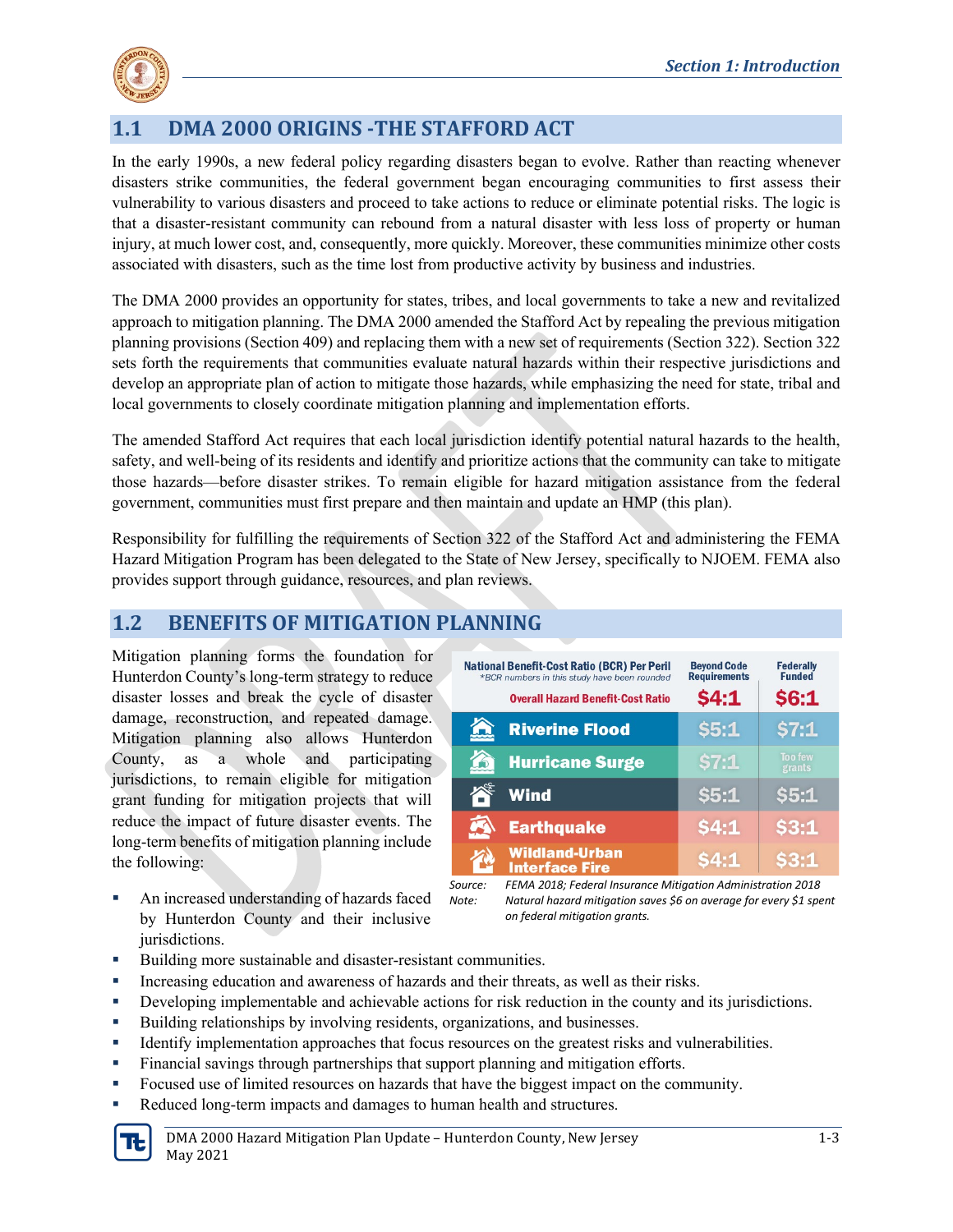

Reduced repair costs.

### **1.3 HAZARD MITIGATION PLAN OVERVIEW**

The structure of this HMP follows the four-phase planning process recommended by FEMA and summarized in Figure 1-2. Table 1-2 summarizes the requirements outlined in the DMA 2000 Interim Final Rule and provides the section where each is addressed in this HMP. This HMP is organized in accordance with FEMA and NJOEM guidance. This plan was prepared in accordance with the following:

- **FEMA Local Mitigation Planning Handbook, March 2013.**
- **FEMA Integrating Hazard Mitigation into Local Planning, March 1, 2013.**
- **FEMA Plan Integration: Linking Local Planning Efforts, July 2015.**
- **Local Mitigation Plan Review Guide, October 1, 2011.**
- **DMA 2000 (Public Law 106-390, October 30, 2000).**
- 44 Code of Federal Regulations (CFR) Parts 201 and 206 (including: Feb. 26, 2002, Oct. 1, 2002, Oct. 28, 2003, and Sept. 13, 2004 Interim Final Rules).
- FEMA How-To Guide for Using HAZUS-MH-MH for Risk Assessment FEMA Document No. 433, February 2004.
- FEMA Mitigation Planning How-to Series (FEMA 386-1 through 4), 2002, available at: [http://www.fema.gov/fima/planhowto.shtm.](http://www.fema.gov/fima/planhowto.shtm)
- FEMA Mitigation Ideas: A Resource for Reducing Risk to Natural Hazards, January 2013

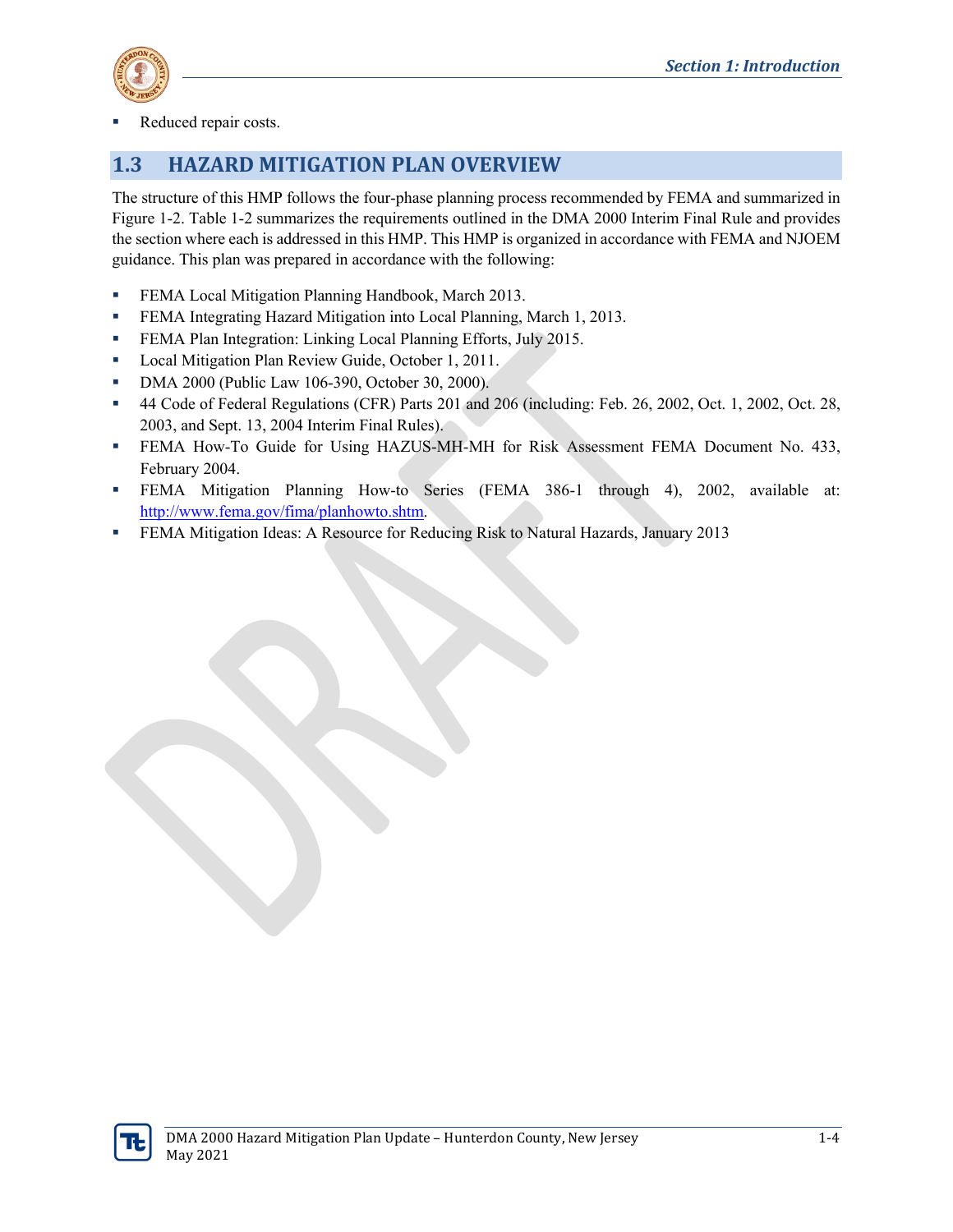

#### **Figure 1-1. Hunterdon County Hazard Mitigation Planning Process**

#### **Phase 1: Organize Resources**

The planning partnership is developed; resources are identified and obtained; public involvement is initiated. Technical, regulatory, and planning experts are identified to support the planning process.

#### **Phase 2: Assess Risk**

The planning partnership, with appropriate input, identified potential hazards, collects data, and evaluates the characteristics and potential consequences of natural and manmade hazards on the community.

#### Phase 3: Develop a Mitigation Plan

The planning partnership uses the risk assessment process and stakeholder input to understand the risks posed by all hazards, determine what its mitigation priorities should be, and identify options to avoid or minimize undesired effects. The results are a hazard mitigation plan update, including updating mitigation strategies and a plan for implementation.

Phase 4: Implement the Plan and Monitor Progress The planning partnership brings the plan to life in a variety of ways including implementing specific mitigation projects; changing the day-to-day operation of Hunterdon County and its jurisdictions, as necessary, to support mitigation goals; monitoring mitigation action progress; and updating the plan over time.

Numerous resources were researched, and GIS and Hazus-MH were applied to conduct the following:

- Identify Hazards (Phase 2)
- Profile Hazards (Phase 2)
- Perform a Vulnerability Assessment (Phase 2) including:
	- Inventory assets
	- **Estimate losses**
	- Evaluate development trends
	- Present results of risk assessment

These results provide an input to Phase 3.

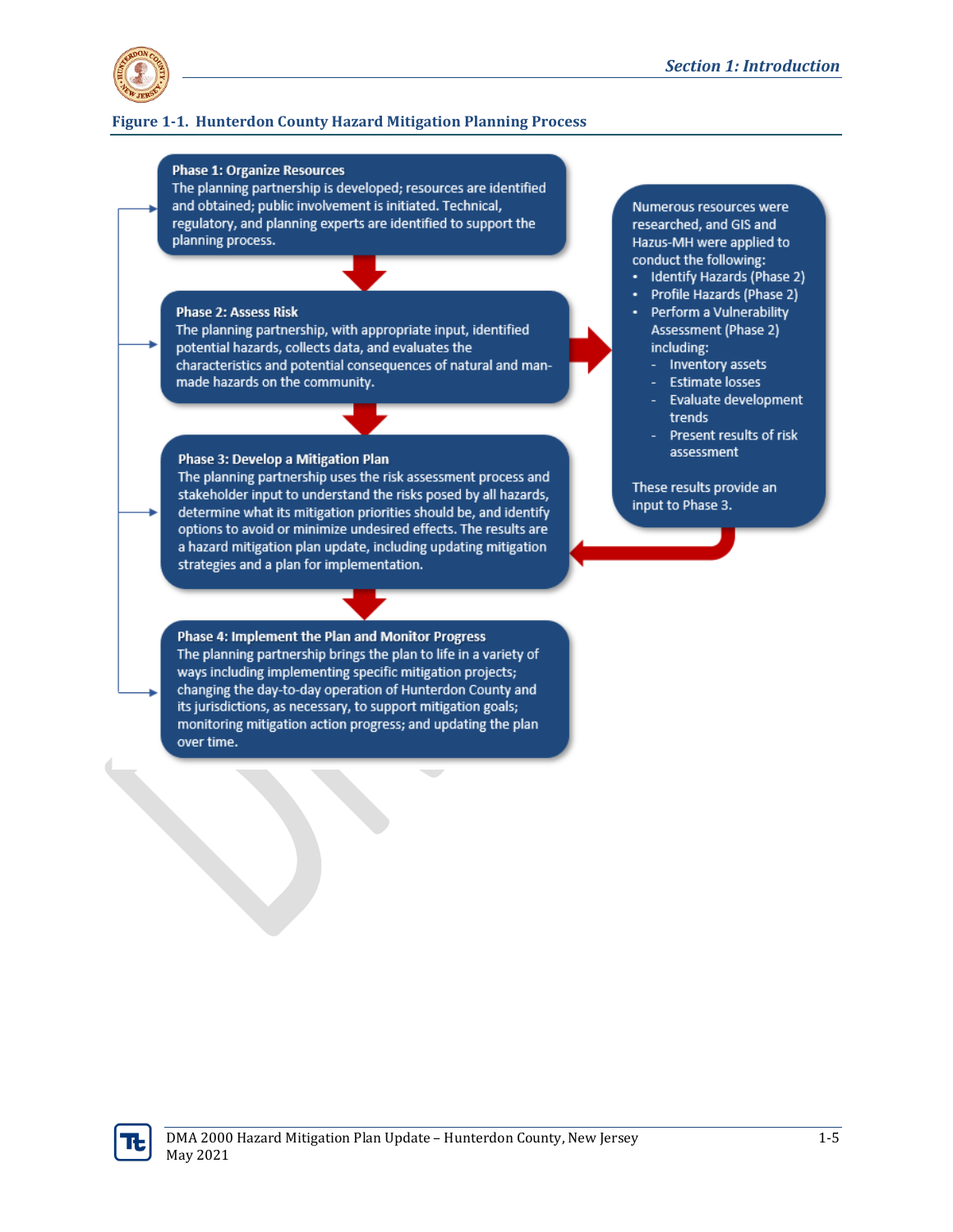

#### **Table 1-2. FEMA Local Mitigation Plan Review Crosswalk**

| <b>HMP Criteria</b>                                                            | <b>Primary Location in the HMP</b>                |
|--------------------------------------------------------------------------------|---------------------------------------------------|
| Prerequisites                                                                  |                                                   |
| Adoption by the Local Governing Body: $\S 201.6(c)(5)$                         | Section 1; Appendix A                             |
| <b>Planning Process</b>                                                        |                                                   |
| Documentation of the Planning Process: §201.6(b) and §201.6(c)(1)              | Section 2; Section 8                              |
| <b>Risk Assessment</b>                                                         |                                                   |
| Identifying Hazards: $\S201.6(c)(2)(i)$                                        | Sections 4.1                                      |
| Profiling Hazards: $\S 201.6(c)(2)(i)$                                         | Section 4.3                                       |
| Assessing Vulnerability: Overview: $\S 201.6(c)(2)(ii)$                        | Section 4.3                                       |
| Assessing Vulnerability: Identifying Structures: $\S201.6(c)(2)(ii)(A)$        | Section 3; Section 4.2; Section 4.3;<br>Section 9 |
| Assessing Vulnerability: Estimating Potential Losses: §201.6(c)(2)(ii)(B)      | Section 4.3; Section 9                            |
| Assessing Vulnerability: Analyzing Development Trends: $\S 201.6(c)(2)(ii)(C)$ | Section 3; Section 4.3; Section 9                 |
| Mitigation Strategy                                                            |                                                   |
| Local Hazard Mitigation Goals: §201.6(c)(3)(i)                                 | Section 6; Section 9                              |
| Identification and Analysis of Mitigation Actions: $\S 201.6(c)(3)(ii)$        | Section 6; Section 9                              |
| Implementation of Mitigation Actions: $\S201.6(c)(3)(iii)$                     | Section 6; Section 9                              |
| Multi-Jurisdictional Mitigation Actions: $\S201.6(c)(3)(iv)$                   | Section 6; Section 9                              |
| Plan Maintenance Process                                                       |                                                   |
| Monitoring, Evaluating, and Updating the Plan: $\S 201.6(c)(4)(i)$             | Section 7                                         |
| Incorporation into Existing Planning Mechanisms: $\S 201.6(c)(4)(ii)$          | Section 6; Section 7; Section 9                   |
| Continued Public Involvement: §201.6(c)(4)(iii)                                | Section 7                                         |

## **1.4 PLANNING PROCESS OVERVIEW**

Hunterdon County and all participating jurisdictions intend to implement this HMP with full coordination and participation of County and local departments, organizations and groups, and relevant state and federal entities. Coordination helps to ensure that stakeholders have established communication channels and relationships necessary to support mitigation planning and mitigation actions included in Section 6 (Mitigation Strategy) and Section 9 (Jurisdictional Annexes).

During the Hunterdon County HMP planning process, the State of New Jersey and Hunterdon County were facing the COVID-19 pandemic. The COVID-19 pandemic was declared a major disaster on March 25, 2020 (DR-4488). Hunterdon County has been greatly impacted by the COVID-19 pandemic with 5,998 positive cases and 147 confirmed deaths as of February 4, 2021.

The Hunterdon County Office of Emergency Management (OEM), Steering Committee members and the planning partners (County departments, municipalities and stakeholders) were facing the COVID-19 pandemic concurrent with completing the update to the HMP. Hunterdon County and all planning partners made their best effort to work through this unprecedented time to complete the HMP update and meet FEMA and State requirements. Due to social distancing measures to reduce the spread of COVID-19, remote meetings were utilized instead of in-person meetings This included planned public meetings throughout the planning process.

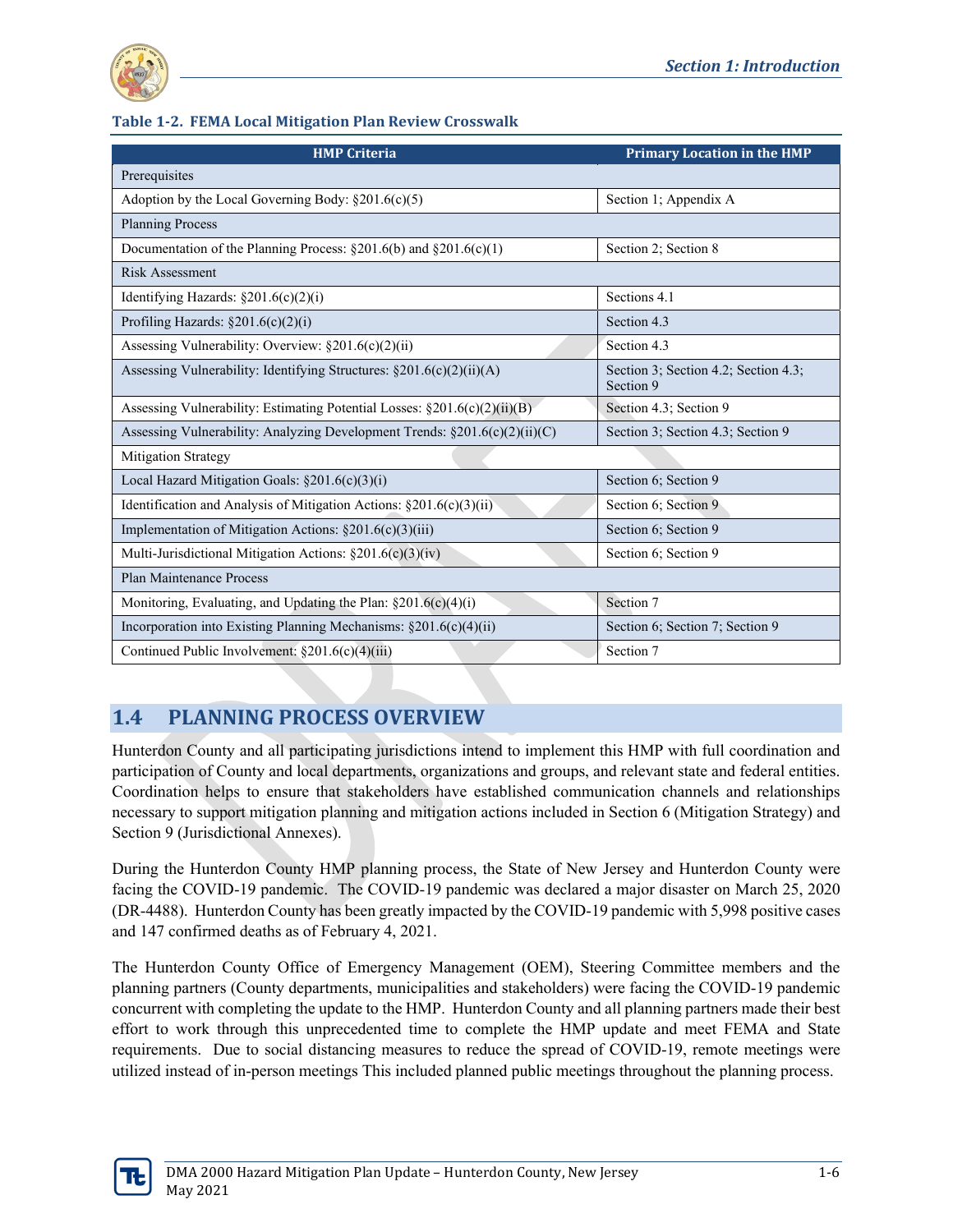

The Hunterdon County OEM website was updated, and social media was utilized to advertise the draft plan posting. All planning partners were notified that the draft plan was posted for public and stakeholder review, were provided social media posts/images, and were asked to distribute these notifications in their jurisdictions. Last, stakeholders that were distributed the stakeholder surveys were notified via email that the draft plan was posted for public review and comment. Refer to Section 2 (Planning Process) and Appendix D (Public and Stakeholder Engagement) for additional details on public and stakeholder outreach. Public and stakeholder comments received on the draft plan were shared with the planning partners via email and discussed with the Steering Committee. To complete the update to the draft plan prior to submission to NJOEM, teleconference meetings were held in a best effort to complete jurisdictional annexes given staffing constraints during the active pandemic.

#### **1.5 MULTIPLE AGENCY SUPPORT FOR HAZARD MITIGATION**

Primary responsibility for the development and implementation of mitigation strategies and policies lies with local governments. However, local governments are not alone; various partners and resources at the regional, state, and federal levels are available to assist communities in the development and implementation of mitigation strategies. Within New Jersey, NJOEM is the lead agency providing hazard mitigation planning assistance to local jurisdictions. NJOEM provides guidance to support mitigation planning. In addition, FEMA provides grants, tools, guidance, and training to support mitigation planning.

The Hunterdon County OEM and the Steering Committee provided project management and oversight of the planning process. Participating jurisdictions were asked to identify a primary and alternate local point of contact (POC) to be members of the Planning Committee and lead the planning process update on behalf of the jurisdiction. At the start of the planning process, each municipality identified their National Flood Insurance Program (NFIP) Floodplain Administrator (FPA) and requested their involvement. Further, each jurisdiction was encouraged to form a 'mitigation team' comprised of representatives across departments to ensure broad participation, share the work of

*Steering Committee (SC) is comprised of County and municipal representatives that guide and lead the HMP update process on behalf of the Planning Partnership.* 

*Planning Committee (PC) is comprised of representatives from each participating jurisdiction (County and municipalities).*

*Planning Partnership = SC + PC*

the update process and ensure accurate information was captured in their chapter, or annex.

The municipal mitigation teams worked directly with the primary and alternate POCs, and the NFIP FPA and contributed to the jurisdictional annexes presented in Section 9. Together, the Steering Committee and Planning Committee are referred to as the Planning Partnership for the Hunterdon County HMP update. A list of Steering Committee and jurisdiction POCs is provided in Section 2 (Planning Process), while Appendices B (Meeting Documentation) and Appendix C (Participation Documentation) provide further documentation of the broader level of municipal involvement. Additional input and support for this planning effort was obtained from a range of agencies and through public and stakeholder involvement (as discussed in Section 2 and presented in Appendix D – Public and Stakeholder Outreach).

### **1.6 GOALS AND OBJECTIVES**

The planning process included a review and update of the prior mitigation goals and objectives as a basis for the planning process and selection of appropriate mitigation actions addressing all hazards of concern. Further, the goal development process considered the mitigation goals expressed in the 2019 State of New Jersey HMP, as well as other relevant county and local planning documents, as discussed in Section 6 (Mitigation Strategy).

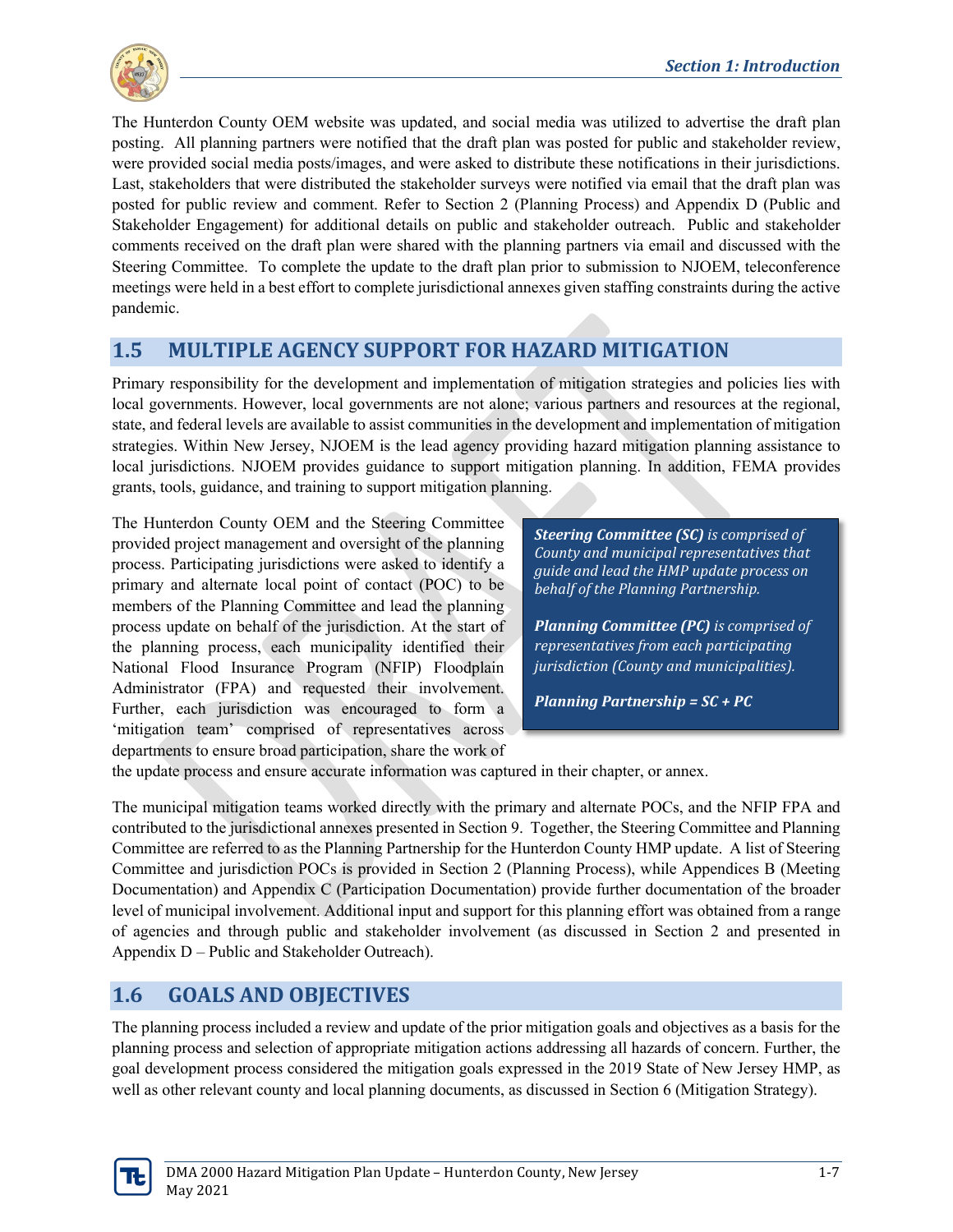

## **1.7 HAZARDS OF CONCERN**

Hunterdon County and participating jurisdictions reviewed the hazards that caused measurable impacts based on events, losses, and information available since the development of the 2016 Hunterdon County HMP and the 2019 State of New Jersey HMP. A list of potential hazards of concern was reviewed by the Planning Partnership, and each was evaluated to identify the hazards of concern for the 2021 update planning process. The list was presented to each of the participating jurisdictions where they evaluated their risk and vulnerability from each hazard of concern. While the overall hazard rankings were calculated for the County and each participating jurisdiction, the specific hazard rankings displayed in each annex reflect jurisdictional input. The hazard risk rankings were used to focus and prioritize individual jurisdictional mitigation strategies.

#### **1.8 PLAN INTEGRATION INTO OTHER PLANNING MECHANISMS**

Plan integration is the process by which jurisdictions look at their existing planning framework and align efforts with the goal of building a safer, smarter, and more resilient community. It is specific to each community and depends on the vulnerability of the built environment. Community-wide plan integration supports risk reduction through various planning and development measures, both before and after a disaster. Plan integration involves a community's plans, policies, codes, and programs that guide development and the roles of people and government in implementing these capabilities. Successful integration occurs through collaboration among a diverse set of stakeholders in the community.

Effective mitigation is achieved when hazard awareness and risk management approaches and strategies are integrated into local planning mechanisms and become an integral part of public activities and decision making. Within Hunterdon County, there are numerous existing plans and programs that support hazard risk management and reduction, and thus, it is critical that the 2021 HMP update integrates, coordinates with, and complements those mechanisms.

Section 5 (Capability Assessment) provides a summary and description of the existing plans, programs and regulatory mechanisms at all levels of government (federal, state, county, local) that support hazard mitigation within the County. Within each jurisdictional annex in Section 9 (Jurisdictional Annexes), the County and each participating jurisdiction identified how they have integrated hazard risk management into their existing planning, regulatory and operational/administrative framework ("existing integration"), and how they intend to promote this integration ("opportunities for future integration").

A further summary of these continued efforts to develop and promote a comprehensive and holistic approach to hazard risk management and mitigation is presented in Section 9 (Jurisdictional Annexes).

## **1.9 IMPLEMENTATION OF PRIOR AND EXISTING LOCAL HAZARD MITIGATION PLANS**

Section 9 (Jurisdictional Annexes) of the plan present the status of the mitigation projects identified in the 2016 Hunterdon County HMP. Numerous projects and programs have been implemented that have reduced hazard vulnerability to assets in the planning area. The County and jurisdictional annexes, as well as plan maintenance procedures in Section 7 (Plan Maintenance), were developed to encourage specific activities. Future actions include integrating hazard mitigation goals into Master Plan updates; reviewing the HMP during updates of codes, ordinances, zoning, and development; and ensuring a more thorough integration of hazard mitigation, with its related benefits into municipal operations, will be completed within the upcoming five-year planning period.

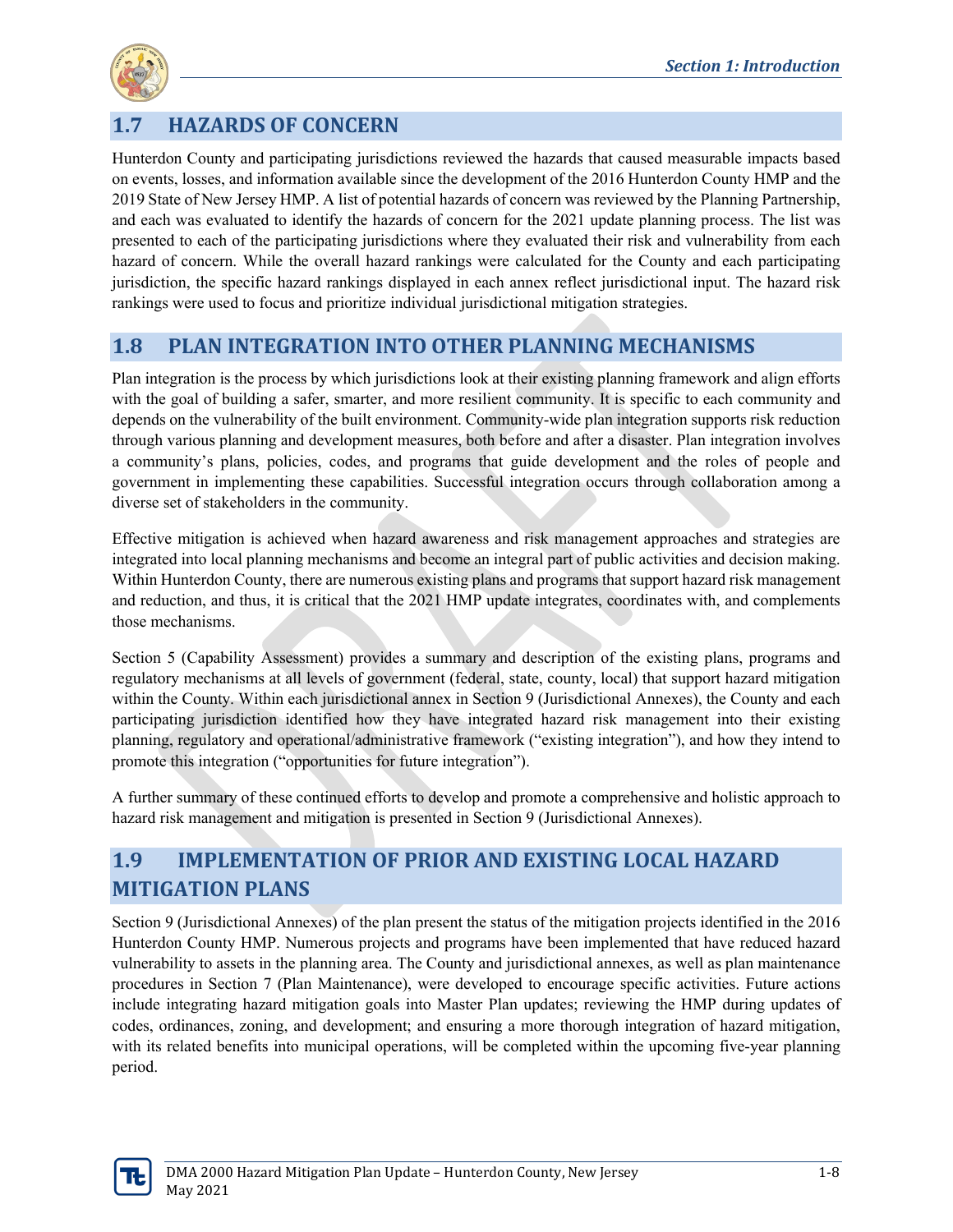

## **1.10 IMPLEMENTATION OF THE PLANNING PROCESS**

The planning process and findings are required to be documented in local HMPs. To support the planning process in developing this HMP, Hunterdon County and the participating jurisdictions have accomplished the following:

- **Developed a Steering Committee and countywide planning partnership with jurisdictions and stakeholders.**
- Reviewed the 2016 Hunterdon County Hazard Mitigation Plan.
- Identified and reviewed those hazards that are of greatest concern to Hunterdon County and its jurisdictions (hazards of concern) to be included in the plan.
- Profiled the relevant hazards.
- Estimated the inventory at risk and potential losses associated with the relevant hazards.
- Reviewed and updated the hazard mitigation goals and objectives.
- Reviewed mitigation strategies identified in the 2016 Hunterdon County HMP.
- Developed new mitigation actions to address reduction of vulnerability of hazards of concern.
- Involved a wide range of stakeholders and the public in the plan process.
- Developed mitigation plan maintenance procedures to be executed after obtaining approval of the plan from NJOEM and FEMA.

As required by the DMA 2000, Hunterdon County and its participating jurisdictions have informed the public and provided opportunities for public comment and input. Numerous agencies and stakeholders were invited to participate in the planning process by providing input and expertise. Refer to Appendix D (Public and Stakeholder Outreach Documentation) for copies of public announcements, social media posts and other forms of public and stakeholder outreach conducted.

#### **1.11 ADOPTION**

Upon FEMA Approval Pending Adoption (APA) status of the 2021 HMP update, Hunterdon County and each municipality will adopt the plan by resolution of local governing body. An example resolution authorizing adoption of the 2021 Hunterdon County HMP may found in Appendix A. Upon receipt of the FEMA APA status, participants will adopt the plan and the resolutions saved in Appendix A. Please refer to Section 8 (Planning Partnership) for additional information on plan adoption procedures.

#### **1.12 ORGANIZATION OF THE HAZARD MITIGATION PLAN**

The Hunterdon County HMP update is organized as a two-volume plan. Volume I provides information on the overall planning process and hazard profiling and vulnerability assessments, which serves as a basis for understanding risk and identifying mitigation actions. As such, Volume I is intended for use as a resource for on-going mitigation analysis. Volume II provides an annex dedicated to each participating jurisdiction. Each annex summarizes the jurisdiction's legal, regulatory, and fiscal capabilities; identifies vulnerabilities to hazards; documents mitigation plan integration with other planning efforts; records status of past mitigation actions; and presents an individualized mitigation strategy. The annexes are intended to provide a useful resource for each jurisdiction for implementation of mitigation projects and future grant opportunities, as well as place for each jurisdiction to record and maintain their local aspect of the countywide plan.

Volume I of this HMP includes the following sections:

**Section 1:** Introduction: Overview of participants, planning process and information regarding adoption of the HMP by Hunterdon County and each participating jurisdiction.

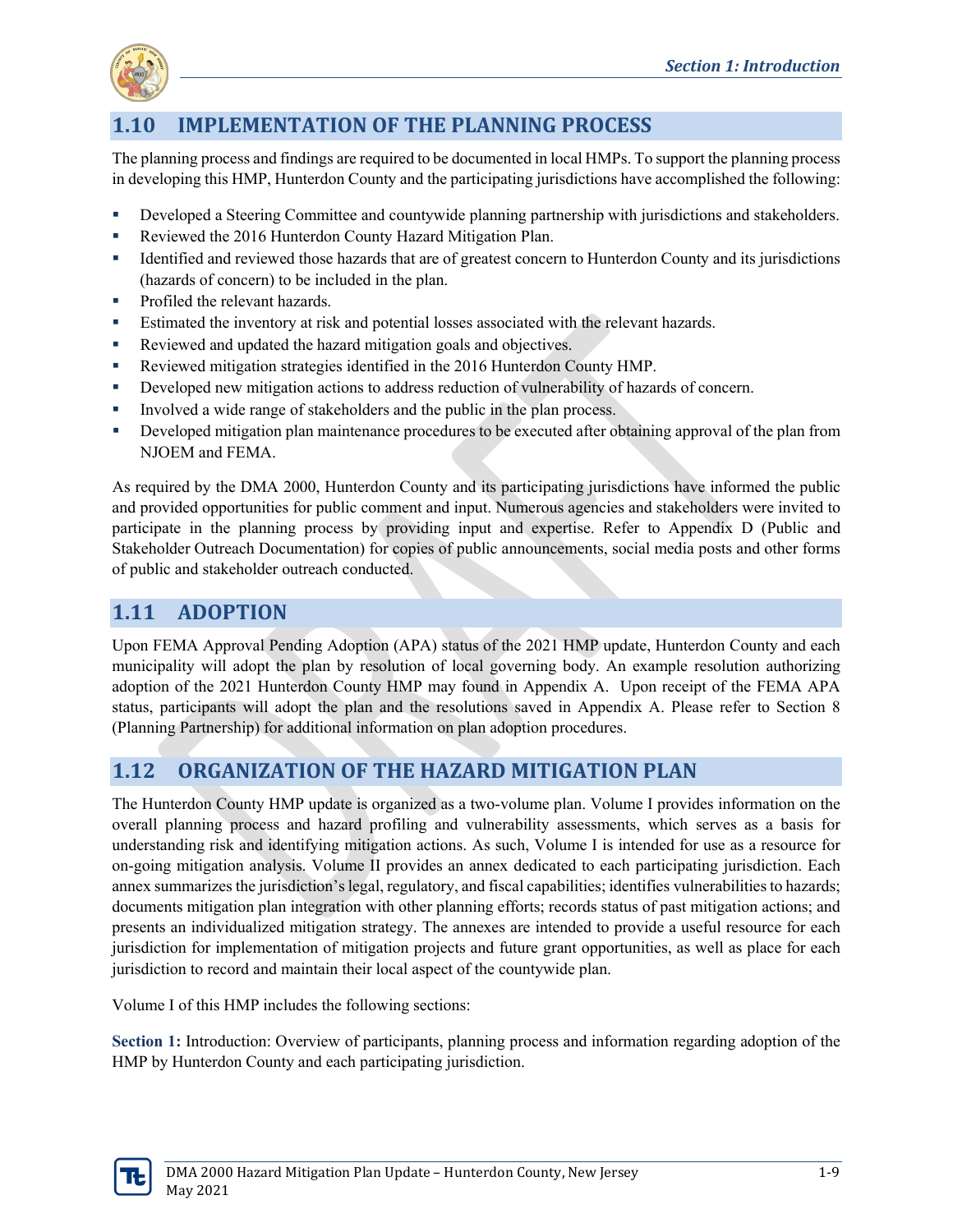

**Section 2:** Planning Process: Description of the HMP methodology and development process; Steering Committee, Planning Committee, Planning Partnership, and stakeholder involvement efforts; and a description of how this HMP will be incorporated into existing programs.

**Section 3:** County Profile: Overview of Hunterdon County, including: (1) physical setting, (2) land use, (3) land use trends, (4) population and demographics, (5) general building stock and (6) critical facilities and lifelines.

**Section 4:** Risk Assessment: Documentation of the hazard identification and hazard risk ranking process, hazard profiles, and findings of the vulnerability assessment (estimates of the impact of hazard events on life, safety, health, general building stock, critical facilities, the economy).

**Section 5:** Capability Assessment: A summary and description of the existing plans, programs and regulatory mechanisms at all levels of government (federal, state, county, local) that support hazard mitigation within the County.

**Section 6:** Mitigation Strategy: Information regarding the mitigation goals and objectives in response to priority hazards of concern and the process by which Hunterdon County and local mitigation strategies have been developed or updated.

**Section 7:** Plan Maintenance Procedures: System established to continue to monitor, evaluate, maintain, and update the HMP.

Volume II of this plan includes the following sections:

**Section 8:** Planning Partnership: Description of the planning partnership, their responsibilities, and description of jurisdictional annexes.

**Section 9:** Jurisdictional Annexes: Jurisdiction-specific annex for Hunterdon County and each participating jurisdiction containing their hazards of concern, hazard ranking, capability assessment, mitigation actions, action prioritization specific only to Hunterdon County or that jurisdiction, progress on prior mitigation activities (as applicable), and a discussion of prior local hazard mitigation plan integration into local planning processes.

Appendices include the following:

**Appendix A:** Plan Adoption: Resolutions from the County and each jurisdiction included as each formally adopts the HMP update.

**Appendix B:** Participation Documentation: Matrix to give a broad overview of who attended meetings and when input was provided to the HMP update, as well as Letters of Intent to Participate described in Section 2 (Planning Process), and additional worksheets submitted during workshops conducted throughout the planning process.

**Appendix C:** Meeting Documentation: Agendas, attendance sheets, meeting notes, and other documentation (as available and applicable) of planning meetings convened during the development of the plan.

**Appendix D:** Public and Stakeholder Outreach Documentation: Documentation of the public and stakeholder outreach effort including webpages, informational materials, public and stakeholder meetings and presentations, surveys, interactive StoryMap and other methods used to receive and incorporate public and stakeholder comment and input to the plan process.

**Appendix E:** Risk Assessment Supplementary Data: Expanded explanation of community lifelines and the previous hazard events from the 2016 HMP.

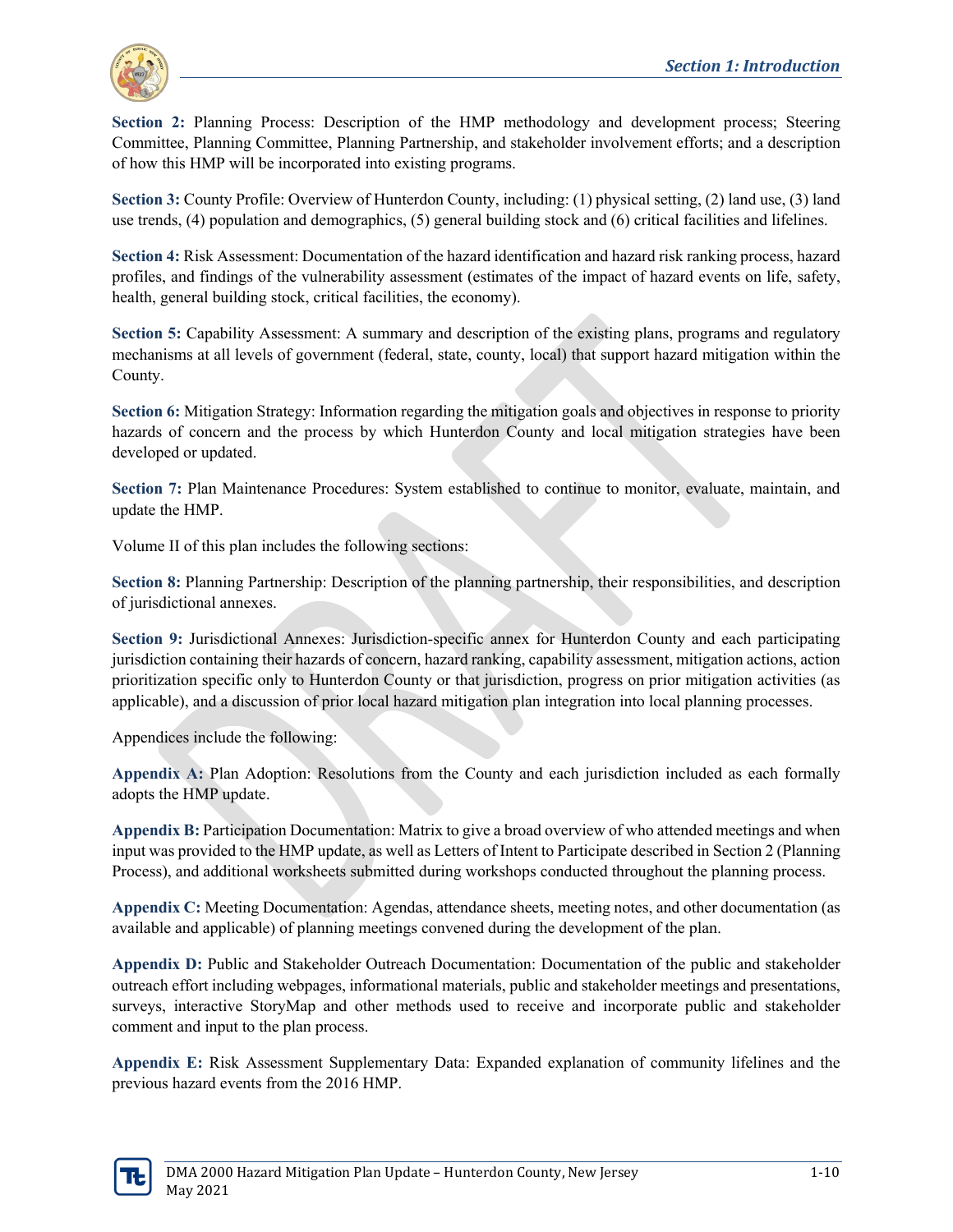

**Appendix F:** Mitigation Strategy Supplementary Data: Documentation of the broad range of actions identified during the mitigation process; types of mitigation actions; the mitigation catalog developed using jurisdiction input and potential mitigation funding sources.

**Appendix G:** Plan Maintenance Tools: Examples of plan review tools and templates available to support annual plan review.

**Appendix H:** Linkage Procedures: Procedures for non-participating local governments to "link" to the plan within the period of performance to gain eligibility for programs under the DMA 2000.

## **1.13 THE UPDATED PLAN – WHAT IS DIFFERENT?**

Both the planning process and the 2021 HMP have been enhanced for this update. An increased effort to actively engage stakeholders and the public was a focus of the update; as well as the continued education of the Planning Partnership of mitigation and available grant funding opportunities. The mitigation strategy was updated to only contain detailed actions that are considered priority to each jurisdiction (i.e., quality not quantity). Further, the sections in the 2021 HMP have been realigned to increase the readability of the plan. The following summarizes process and plan changes that differ from the 2016 process and HMP:

- Section 2 (Planning Process) was formerly Section 3 in the 2016 HMP and now comprises the Planning Process section of the plan. Adoption information has been re-located to Section 8 (Planning Partnership) and Appendix A.
- Section 2 (Planning Process) has been updated in its entirety to summarize the planning process followed for the 2021 HMP update. In summary, the Steering Committee was expanded to include Hunterdon County Economic Development, Hunterdon County Soil Conservation District, Hunterdon County Chamber of Commerce and Hunterdon County Medical Center.
- Section 4 (Risk Assessment) has been streamlined and updated as summarized below.
	- o A new hazard of concern, Infestation and Invasive Species, was added to the plan and the flood hazard was expanded to collect additional details on urban flooding (i.e., flooding outside of the floodplain).
	- o The updated plan is based on new inventory data (i.e., building footprints, updated replacement cost values, critical facilities and community lifelines) and updated spatial hazard data.
	- o The topic of FEMA lifelines is included. All jurisdictions identified critical facilities considered lifelines in accordance with FEMA's community lifeline definition. In addition, the inventory was expanded to include lifeline types not considered in the 2016 HMP.
	- o The flood hazard was expanded to include urban flooding or flooding outside of the floodplain. The Planning Partnership identified locations of urban flooding which was developed into a spatial layer to inform the mitigation strategy.
	- o The hazard ranking methodology was expanded to include adaptive capacity and climate change.
	- o In addition to requesting recent and anticipated new development from each jurisdiction, the New Jersey Highlands Council Existing Community Zone (both in-fill of new development and redevelopment) and Designated Centers and the NJDEP Sewer Service Areas were evaluated.
- Section 5 (Capability Assessment) and Section 9 (Jurisdictional Annexes) were subject to several changes in the capability assessment, both in Volumes I and II of the plan.
	- o Section 5 (Capability Assessment) is now a stand-alone section for the capability assessment summarizing existing plans, programs and regulatory mechanisms at all levels of government (federal, state, county, local) that support hazard mitigation within the County. This information was formerly part of Section 6 (Mitigation Strategy) in the 2016 HMP.

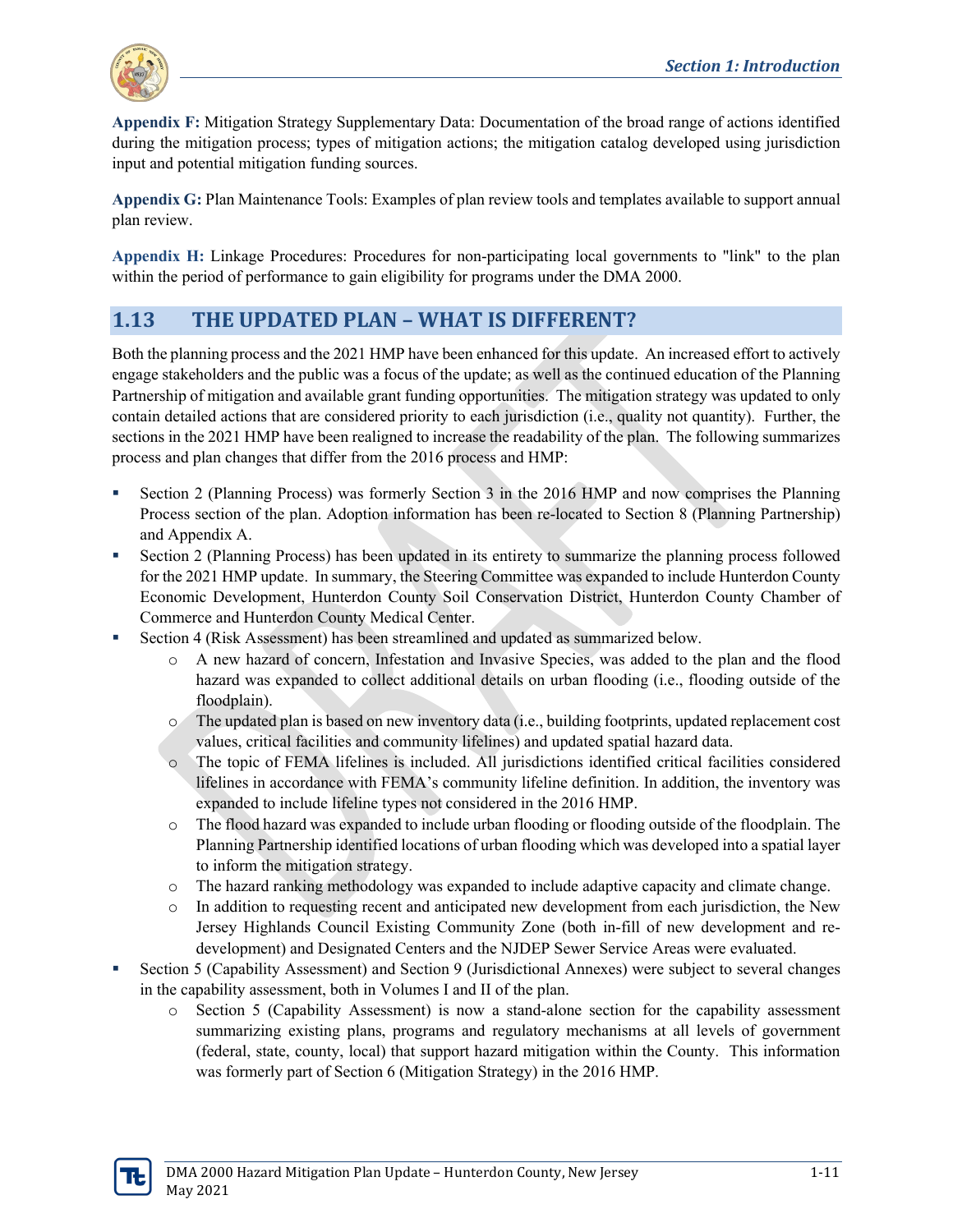

- o Section 9 (Jurisdictional Annexes) has an expanded capability assessment to include additional planning mechanisms in New Jersey as well as information regarding plan integration in the Planning, Legal and Regulatory table.
- Section 6 (Mitigation Strategy) A mitigation strategy workshop was conducted in December 2020 and supported by NJOEM and FEMA to focus on the development of specific problem statements based on the impacts of natural hazards in the County and communities. These problem statements provided a detailed description of the problem area, including its impacts to the municipality/jurisdiction; past damages; loss of service; etc. An effort was made to include the property/project location, adjacent streets, water bodies, and well-known structures as well as a brief description of existing conditions (topography, terrain, hydrology) of the site. These problem statements form a bridge between the hazard risk assessment which quantifies impacts to each community with the development of actionable mitigation strategies.
- The jurisdictional annexes in Section 9 have been enhanced to include the following:
	- o Identification of the NFIP Floodplain Administrator as part of the hazard mitigation planning team.
	- o Expanded capability assessment including the identification of additional administrative and technical capabilities and catalog of adaptive capacity for each hazard of concern for each jurisdiction.
	- o Expansion of the critical facility and lifeline flood hazard exposure table to include a mitigation action, if appropriate.
	- o A user-friendly presentation of the hazard ranking results.
	- $\circ$  A revised 2016 previous mitigation strategy status table to more clearly identify if the action is to be included in the 2021 HMP update.
	- o An increased focus on actionable projects has been applied; removing actions that are capabilities and focusing on high-ranked hazards.
	- o A more detailed proposed mitigation action table that now specifies the problem statement and the proposed solution (mitigation action). The more detailed mitigation strategy is also reflected in the mitigation action worksheets that also include additional details.
	- o A table that summarizes the actions across the ranked hazards and their mitigation action types.
	- o Individuals that contributed to the annex are specifically listed at the end of the section.
	- o Mitigation action worksheets have only been developed for FEMA-eligible projects, per NJOEM guidance.
- To increase public engagement, the following efforts were made:
	- o All Planning Partnership meetings were made open to the public.
	- o Social media (Facebook and Twitter) was used to inform the public of meetings and to take the citizen survey.
	- o An interactive StoryMap was developed to engage residents and stakeholders. The StoryMap has interactive web maps to pan around the County and view the hazard areas. It also links directly to the public and stakeholder surveys distributed.
- A user-friendly tone was used to cater to the strong desire for this plan to be understandable to the general public and not overly technical. This includes limiting the hazard profile section to brief summaries and providing an increased number of graphical summaries throughout the risk assessment.
- An enhanced mitigation strategy process was utilized to develop a robust and actional action plan.
	- o A mitigation toolbox was built to assist with mitigation action identification.
	- o A Strengths, Weaknesses, Obstacles and Opportunities exercise was conducted to gain a better understanding of areas of improvement and challenges faced with risk reduction.
	- o Utilizing the risk assessment and capability assessment results, problem statements were drafted by each municipality and used to inform the mitigation action development.

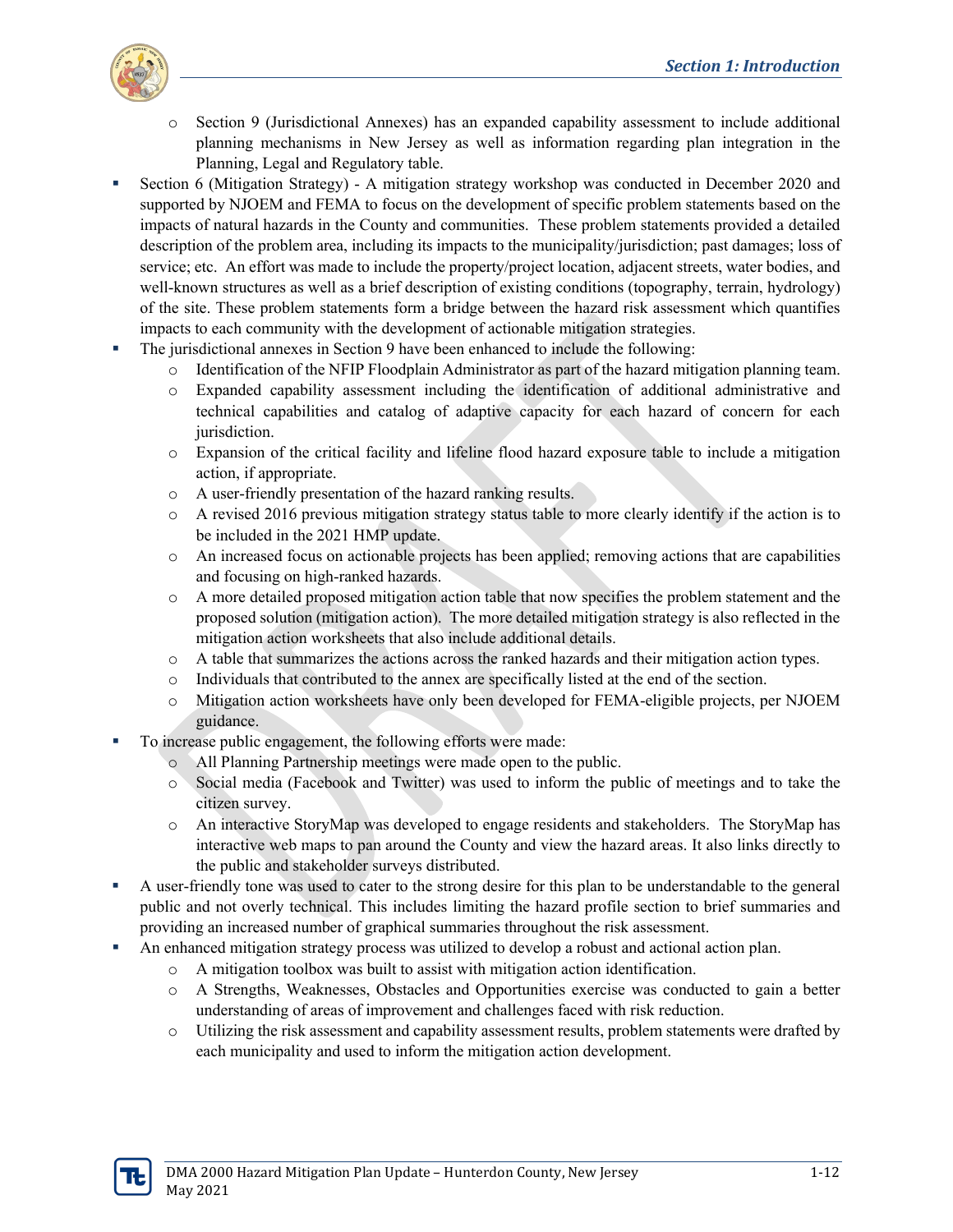

- o Actions are identified, rather than strategies. Strategies provide direction, but actions are fundable under grant programs. The identified actions are designed to meet multiple measurable objectives, so that each planning partner can measure the effectiveness of their mitigation actions.
- The plan maintenance strategy is more clearly defined to provide a roadmap for the annual monitoring of the plan.

Table 1-3 summarizes the major changes between the two plans as they relate to 44 CFR planning requirements.

| <b>44 CFR Requirement</b>                                                                                                                                                                                                                                                                                                                                                                                                                                                                                                                                                                                                                                                                                                                                         | <b>2016 HMP</b>                                                                                                                                                                                                                                                                                                                                                                                                                                                                                                                   | 2021 Updated HMP                                                                                                                                                                                                                                                                                                                                                                                                                                                                                                                                                                                                                                                                                                                                                                                                                                                                                                                                                                                     |
|-------------------------------------------------------------------------------------------------------------------------------------------------------------------------------------------------------------------------------------------------------------------------------------------------------------------------------------------------------------------------------------------------------------------------------------------------------------------------------------------------------------------------------------------------------------------------------------------------------------------------------------------------------------------------------------------------------------------------------------------------------------------|-----------------------------------------------------------------------------------------------------------------------------------------------------------------------------------------------------------------------------------------------------------------------------------------------------------------------------------------------------------------------------------------------------------------------------------------------------------------------------------------------------------------------------------|------------------------------------------------------------------------------------------------------------------------------------------------------------------------------------------------------------------------------------------------------------------------------------------------------------------------------------------------------------------------------------------------------------------------------------------------------------------------------------------------------------------------------------------------------------------------------------------------------------------------------------------------------------------------------------------------------------------------------------------------------------------------------------------------------------------------------------------------------------------------------------------------------------------------------------------------------------------------------------------------------|
| Requirement §201.6(b): In order to<br>develop a more comprehensive approach<br>to reducing the effects of natural disasters,<br>the planning process shall include:<br>(1) An opportunity for the public to<br>comment on the plan during the<br>drafting stage and prior to plan<br>approval;<br>An opportunity for neighboring<br>(2)<br>communities, local and regional<br>agencies involved in hazard<br>mitigation activities, and agencies<br>that have the authority to regulate<br>development, as well as businesses,<br>academia and other private and non-<br>profit interests to be involved in the<br>planning process; and<br>Review and incorporation, if<br>(3)<br>appropriate, of existing plans, studies,<br>reports and technical information. | The 2016 plan followed an outreach<br>strategy utilizing multiple media<br>developed and approved by the<br>Steering Committee. This strategy<br>involved the following:<br>Establishment of a plan<br>$\bullet$<br>informational website.<br>Press release<br>$\bullet$<br>Use of public and stakeholder<br>$\bullet$<br>information surveys.<br>Stakeholders were identified and<br>coordinated with throughout the<br>process. A comprehensive review of<br>relevant plans and programs was<br>performed by the planning team. | Building upon the success of the 2016<br>plan, the 2021 planning effort<br>deployed an enhanced public<br>engagement methodology:<br>Use of social media (Facebook<br>$\bullet$<br>and Twitter).<br>Web-deployed surveys to<br>$\bullet$<br>residents and targeted<br>stakeholders<br>All meetings open to the public<br>$\bullet$<br>Development of an interactive<br>$\bullet$<br>StoryMap to provide risk<br>communication to residents and<br>direct access to the citizen and<br>stakeholder surveys.<br>As with the 2016 plan, the 2021<br>planning process identified key<br>stakeholders and coordinated with<br>them throughout the process. A<br>comprehensive review of relevant<br>plans and programs was performed<br>by the planning team. The Steering<br>Committee was expanded to include a<br>representative from a major<br>employer, Hunterdon Medical Center,<br>as well as the Hunterdon County<br>Chamber of Commerce, and<br>Hunterdon County Soil Conservation<br>District. |
| §201.6(c)(2): The plan shall include a risk<br>assessment that provides the factual basis<br>for activities proposed in the strategy to<br>reduce losses from identified hazards.<br>Local risk assessments must provide<br>sufficient information to enable the<br>jurisdiction to identify and prioritize<br>appropriate mitigation actions to reduce<br>losses from identified hazards.                                                                                                                                                                                                                                                                                                                                                                        | The 2016 plan included a<br>comprehensive risk assessment of<br>hazards of concern. Risk was defined<br>as (probability x impact), where impact<br>is the impact on people, property, and<br>economy of the planning area. All<br>planning partners ranked hazard risk as<br>it pertains to their jurisdiction. The<br>potential impacts of climate change are<br>discussed for each hazard.                                                                                                                                      | New and updated data hazard and<br>inventory data was utilized for the<br>2021 plan's risk assessment update.<br>The flood hazard was expanded to<br>include urban flooding (or flooding<br>outside of the floodplain). A new<br>hazard of concern, infestation and<br>invasive species was included. The<br>hazard ranking methodology was<br>expanded to include adaptive capacity<br>and climate change. Jurisdiction-<br>specific risk assessment results are<br>summarized in Section 4 (Risk<br>Assessment) and in each<br>jurisdictional annex (Section 9).                                                                                                                                                                                                                                                                                                                                                                                                                                   |
| $\S201.6(c)(2)(i)$ : [The risk assessment]<br>shall include a] description of the<br>location and extent of all-natural hazards<br>that can affect the jurisdiction. The plan                                                                                                                                                                                                                                                                                                                                                                                                                                                                                                                                                                                     | The 2016 plan presented a risk<br>assessment of each hazard of concern.<br>Each section included the following:                                                                                                                                                                                                                                                                                                                                                                                                                   | A similar format, using new and<br>updated data, was used for the 2021<br>plan update. Each section of the risk<br>assessment includes the following                                                                                                                                                                                                                                                                                                                                                                                                                                                                                                                                                                                                                                                                                                                                                                                                                                                 |

#### **Table 1-3. HMP Changes Crosswalk**

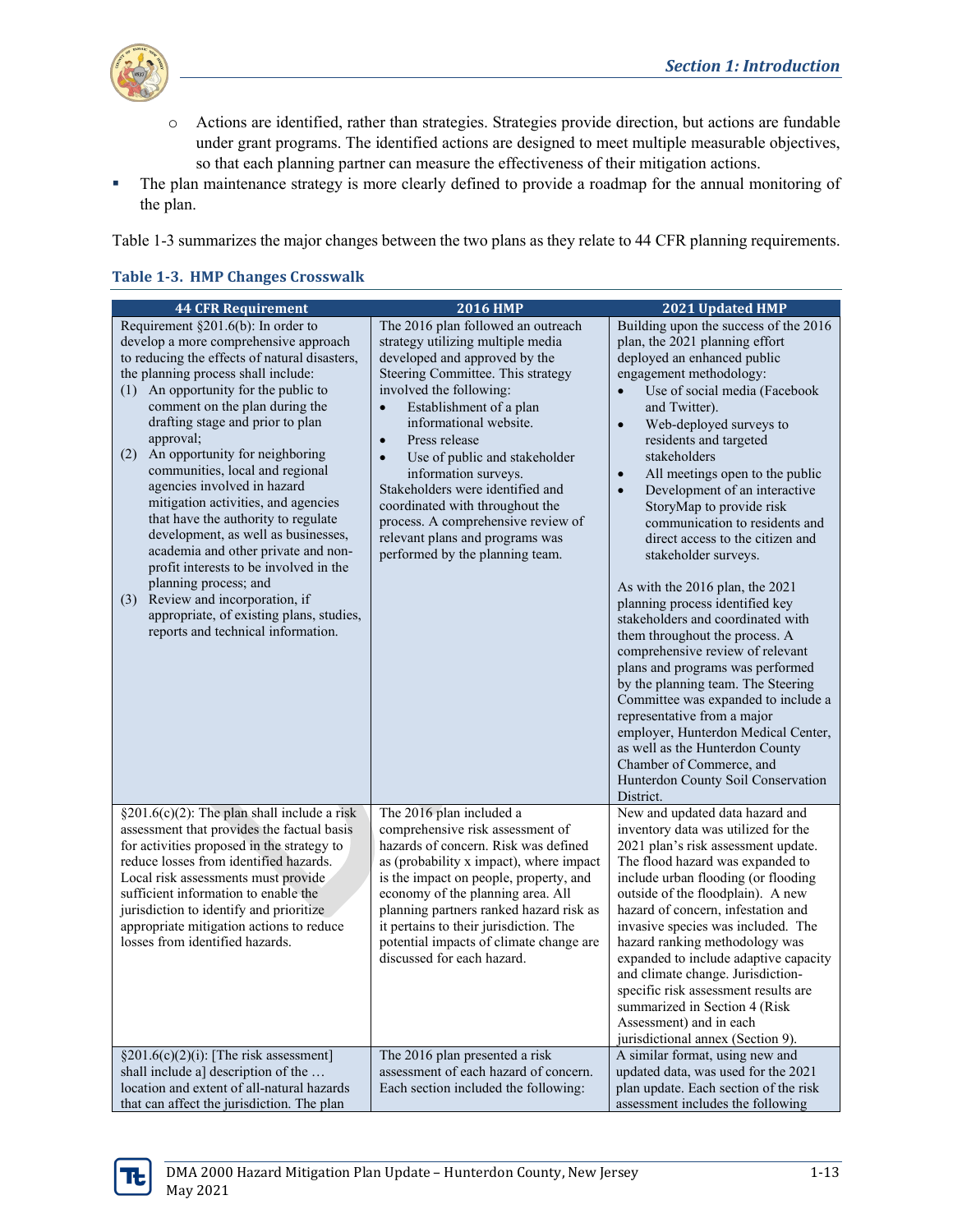

| <b>44 CFR Requirement</b>                                                                                                                                                                                                                                                                  | <b>2016 HMP</b>                                                                                                                                                                                                                                                                                                                                                                                                                                                                | 2021 Updated HMP                                                                                                                                                                                                                                                                                                                                                                                                                                                                                                                                                                                                                                                                                               |
|--------------------------------------------------------------------------------------------------------------------------------------------------------------------------------------------------------------------------------------------------------------------------------------------|--------------------------------------------------------------------------------------------------------------------------------------------------------------------------------------------------------------------------------------------------------------------------------------------------------------------------------------------------------------------------------------------------------------------------------------------------------------------------------|----------------------------------------------------------------------------------------------------------------------------------------------------------------------------------------------------------------------------------------------------------------------------------------------------------------------------------------------------------------------------------------------------------------------------------------------------------------------------------------------------------------------------------------------------------------------------------------------------------------------------------------------------------------------------------------------------------------|
| shall include information on previous<br>occurrences of hazard events and on the<br>probability of future hazard events.                                                                                                                                                                   | Hazard profile, including maps of<br>$\bullet$<br>extent and location, previous<br>occurrences, and probability of<br>future events.<br>Climate change impacts on future<br>probability.<br>Impact and vulnerability on life,<br>health, safety, general building<br>stock, critical facilities, and<br>economy.<br>Future growth and development.                                                                                                                             | along with an expanded section to<br>discuss future changes that may<br>impact vulnerability::<br>• Hazard profile, including maps of<br>extent and location, previous<br>occurrences, and probability of<br>future events.<br>• Climate change impacts on future<br>probability using the best available<br>data for New Jersey.<br>• Vulnerability assessment includes<br>impact on life, safety, and health,<br>general building stock, critical<br>facilities/lifelines, and the<br>economy, as well as future changes<br>that could impact vulnerability<br>(population, development and<br>climate).<br>• The vulnerability assessment also<br>includes changes in vulnerability<br>since the 2016 plan. |
| $§201.6(c)(2)(ii)$ : [The risk assessment]<br>shall include a] description of the<br>jurisdiction's vulnerability to the hazards<br>described in paragraph $(c)(2)(i)$ . This<br>description shall include an overall<br>summary of each hazard and its impact on<br>the community.        | Vulnerability was assessed for all<br>hazards of concern. The HAZUS-MH-<br>MH computer model was used for the<br>wind, earthquake, and flood hazards.<br>These were Level 2 analyses using<br>County data. Site-specific data on<br>County-identified critical facilities<br>were entered into the HAZUS-MH<br>model. HAZUS-MH outputs were<br>generated for other hazards by<br>applying an estimated damage function<br>to an asset inventory extracted from<br>HAZUS-MH-MH. | A robust vulnerability assessment<br>was conducted for the 2021 plan<br>update, using new and updated asset<br>and hazard data. Volume 1, Section<br>4.3 summarizes countywide and<br>municipal-specific vulnerability for<br>each hazard of concern. The<br>jurisdictional annexes (Section 9)<br>include a summary table of impacts<br>on each community.                                                                                                                                                                                                                                                                                                                                                    |
| $§201.6(c)(2)(ii)$ : [The risk assessment]<br>must also address National Flood<br>Insurance Program insured structures that<br>have been repetitively damaged floods.                                                                                                                      | A summary of NFIP insured properties<br>including an analysis of repetitive loss<br>property locations was included in the<br>plan.                                                                                                                                                                                                                                                                                                                                            | Updated NFIP statistics were<br>presented in the 2021 plan update<br>using best available data.                                                                                                                                                                                                                                                                                                                                                                                                                                                                                                                                                                                                                |
| Requirement §201.6(c)(2)(ii)(A): The plan<br>should describe vulnerability in terms of<br>the types and numbers of existing and<br>future buildings, infrastructure and critical<br>facilities located in the identified hazard<br>area.                                                   | A complete inventory of the numbers<br>and types of buildings exposed was<br>generated for each hazard of concern.<br>The Steering Committee defined<br>"critical facilities" for the planning<br>area, and these were inventoried by<br>exposure. Each hazard chapter<br>provides a discussion on future<br>development trends.                                                                                                                                               | Quantitative and qualitative analyses<br>were conducted using the updated<br>hazard and inventory data as<br>presented in Section 4 (Risk<br>Assessment). In addition, critical<br>facilities considered community<br>lifelines in accordance with FEMA's<br>definition were identified.                                                                                                                                                                                                                                                                                                                                                                                                                       |
| Requirement $\S 201.6(c)(2)(ii)(B)$ : [The<br>plan should describe vulnerability in terms<br>of an] estimate of the potential dollar<br>losses to vulnerable structures identified in<br>paragraph $(c)(2)(i)(A)$ and a description of<br>the methodology used to prepare the<br>estimate. | Loss estimates were generated for all<br>hazards of concern. These were<br>generated by HAZUS-MH-MH for the<br>wind, earthquake, and flood hazards.<br>For the other hazards, loss estimates<br>were generated by applying a<br>regionally relevant damage function to<br>the exposed inventory. In all cases, a<br>damage function was applied to an<br>asset inventory. The asset inventory<br>was the same for all hazards and was<br>generated in HAZUS-MH.                | Quantitative and qualitative analyses<br>were conducted using the updated<br>hazard and inventory data as<br>presented in Section 4 (Risk)<br>Assessment). Estimated potential<br>losses are reported in both Volume 1,<br>Section 4.3 and Volume II Section 9<br>for each jurisdiction.                                                                                                                                                                                                                                                                                                                                                                                                                       |

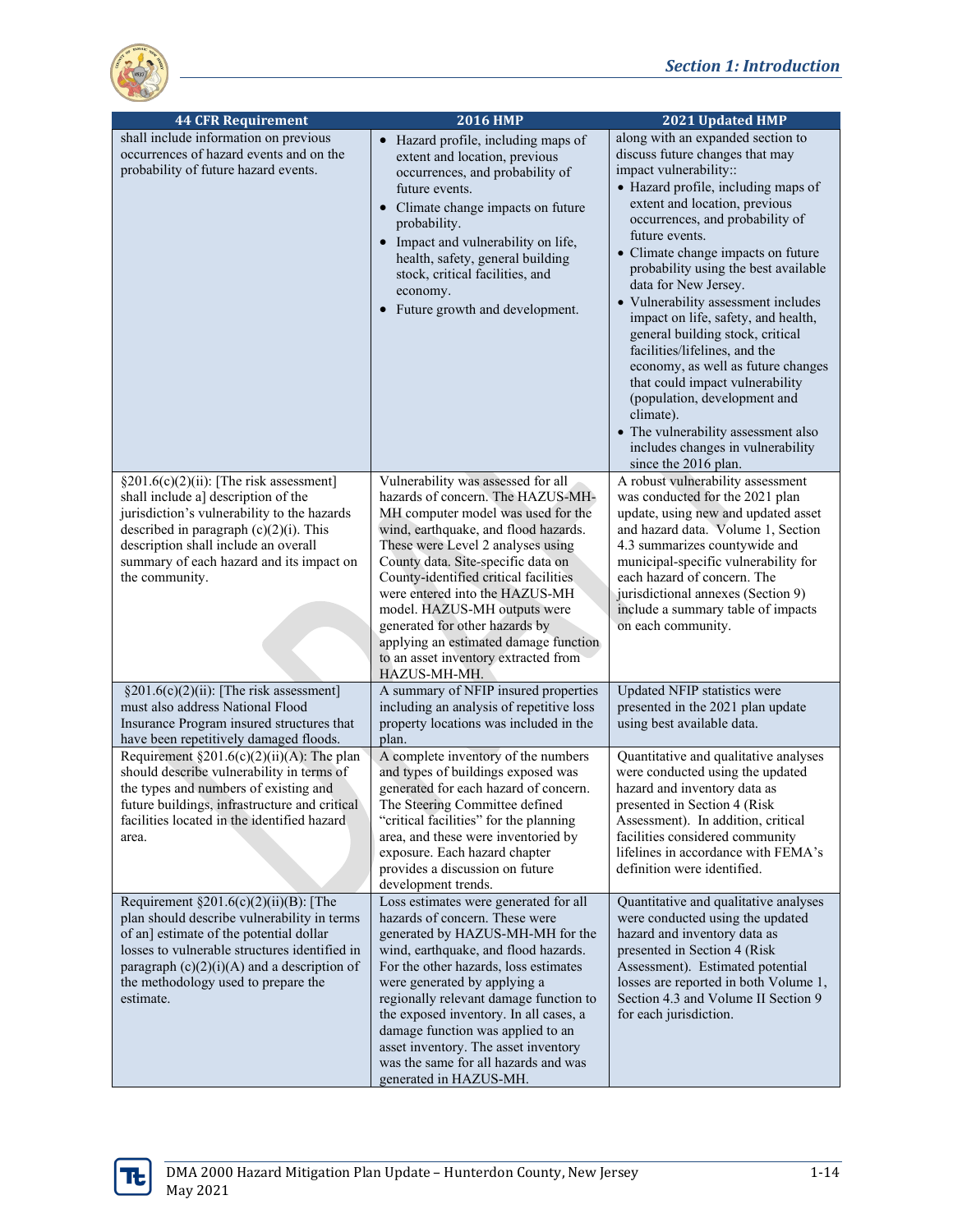

| <b>44 CFR Requirement</b>                                                                                                                                                                                                                                                                                                                                                                                                          | <b>2016 HMP</b>                                                                                                                                                                                                                                                                                                                                                                                                                                        | 2021 Updated HMP                                                                                                                                                                                                                                                                                                                                                                                                                                                                                                                                                                                                                                                                                                                                                                                                               |
|------------------------------------------------------------------------------------------------------------------------------------------------------------------------------------------------------------------------------------------------------------------------------------------------------------------------------------------------------------------------------------------------------------------------------------|--------------------------------------------------------------------------------------------------------------------------------------------------------------------------------------------------------------------------------------------------------------------------------------------------------------------------------------------------------------------------------------------------------------------------------------------------------|--------------------------------------------------------------------------------------------------------------------------------------------------------------------------------------------------------------------------------------------------------------------------------------------------------------------------------------------------------------------------------------------------------------------------------------------------------------------------------------------------------------------------------------------------------------------------------------------------------------------------------------------------------------------------------------------------------------------------------------------------------------------------------------------------------------------------------|
| Requirement $\S 201.6(c)(2)(ii)(C)$ : [The<br>plan should describe vulnerability in terms<br>of] providing a general description of land<br>uses and development trends within the<br>community so that mitigation options can<br>be considered in future land use decisions.                                                                                                                                                      | There is a summary of anticipated<br>development in the County profile, as<br>well as in each individual annex.                                                                                                                                                                                                                                                                                                                                        | A spatial analysis using Highlands<br>Council identified growth areas<br>(Section 3), and potential new<br>development identified by<br>municipalities was conducted to<br>determine if located in hazard areas<br>(Section 9). These results were<br>reported to all participants and<br>summarized in their annexes to<br>discuss mitigation measures. In<br>Volume I, Section 4.3, projected<br>changes in population and<br>development are discussed in each<br>hazard section and how these<br>projected changes may lead to<br>increased vulnerability, or<br>plans/regulations/ordinances in place<br>to implement mitigation to protect the<br>development. Further, a land use<br>analysis was conducted for the flood<br>hazard to examine residential and<br>non-residential classified land in the<br>floodplain. |
| §201.6(c)(3):[ The plan shall include a<br>mitigation strategy that provides the<br>jurisdiction's blueprint for reducing the<br>potential losses identified in the risk<br>assessment, based on existing authorities,<br>policies, programs and resources, and its<br>ability to expand on and improve these<br>existing tools.]                                                                                                  | The 2016 plan contained goals,<br>objectives and actions. Each planning<br>partner identified actions that could be<br>implemented within their capabilities.<br>The actions were jurisdiction-specific<br>and strove to meet multiple objectives.<br>All objectives met multiple goals and<br>stand alone as components of the plan.<br>Each planning partner completed an<br>assessment of its regulatory, technical,<br>and financial capabilities. | The Steering Committee reviewed<br>and updated the goals and objectives<br>and they were approved by the<br>Planning Committee. A mitigation<br>strategy workshop with associated<br>tools and guidance on problem<br>statement development was deployed<br>to inform the identification of<br>mitigation actions. Actions that were<br>completed or no longer considered to<br>be feasible were removed; and<br>actions considered general or<br>capabilities were moved to the<br>capability and integration sections.<br>The balance of the actions was<br>carried over to the 2021 plan, and in<br>some cases, new actions were added<br>to the action plan.                                                                                                                                                               |
| Requirement §201.6(c)(3)(i): [The hazard<br>mitigation strategy shall include a]<br>description of mitigation goals to reduce or<br>avoid long-term vulnerabilities to the<br>identified hazards.                                                                                                                                                                                                                                  | The Steering Committee identified<br>goals, and objectives targeted<br>specifically for this hazard mitigation<br>plan. These planning components<br>supported the actions identified in the<br>plan.                                                                                                                                                                                                                                                  | The Steering Committee reviewed<br>and updated the goals and objectives<br>and they were approved by the<br>Planning Committee. One new goal<br>and several new objectives were<br>identified to align with updated<br>County and municipal priorities.                                                                                                                                                                                                                                                                                                                                                                                                                                                                                                                                                                        |
| Requirement $\S201.6(c)(3)(ii)$ : [The<br>mitigation strategy shall include a] section<br>that identifies and analyzes a<br>comprehensive range of specific<br>mitigation actions and projects being<br>considered to reduce the effects of each<br>hazard, with particular emphasis on new<br>and existing buildings and infrastructure.<br>Requirement: $\S201.6(c)(3)(ii)$ : [The<br>mitigation strategy] must also address the | The 2016 plan included mitigation<br>action worksheets that evaluated<br>alternative actions considered for the<br>final mitigation strategy.<br>All municipal planning partners that<br>participate in the National Flood                                                                                                                                                                                                                             | For the 2021 update, a mitigation<br>catalog was developed to provide a<br>comprehensive range of specific<br>mitigation actions to be considered. A<br>table with the analysis of mitigation<br>actions by type and hazard was used<br>in jurisdictional annexes to the plan.<br>Mitigation action worksheets with an<br>alternatives evaluation were prepared<br>for FEMA-eligible projects.<br>An analysis of repetitive and severe<br>repetitive loss properties was                                                                                                                                                                                                                                                                                                                                                       |
| jurisdiction's participation in the National                                                                                                                                                                                                                                                                                                                                                                                       | Insurance Program indicated their                                                                                                                                                                                                                                                                                                                                                                                                                      | conducted and is summarized in                                                                                                                                                                                                                                                                                                                                                                                                                                                                                                                                                                                                                                                                                                                                                                                                 |

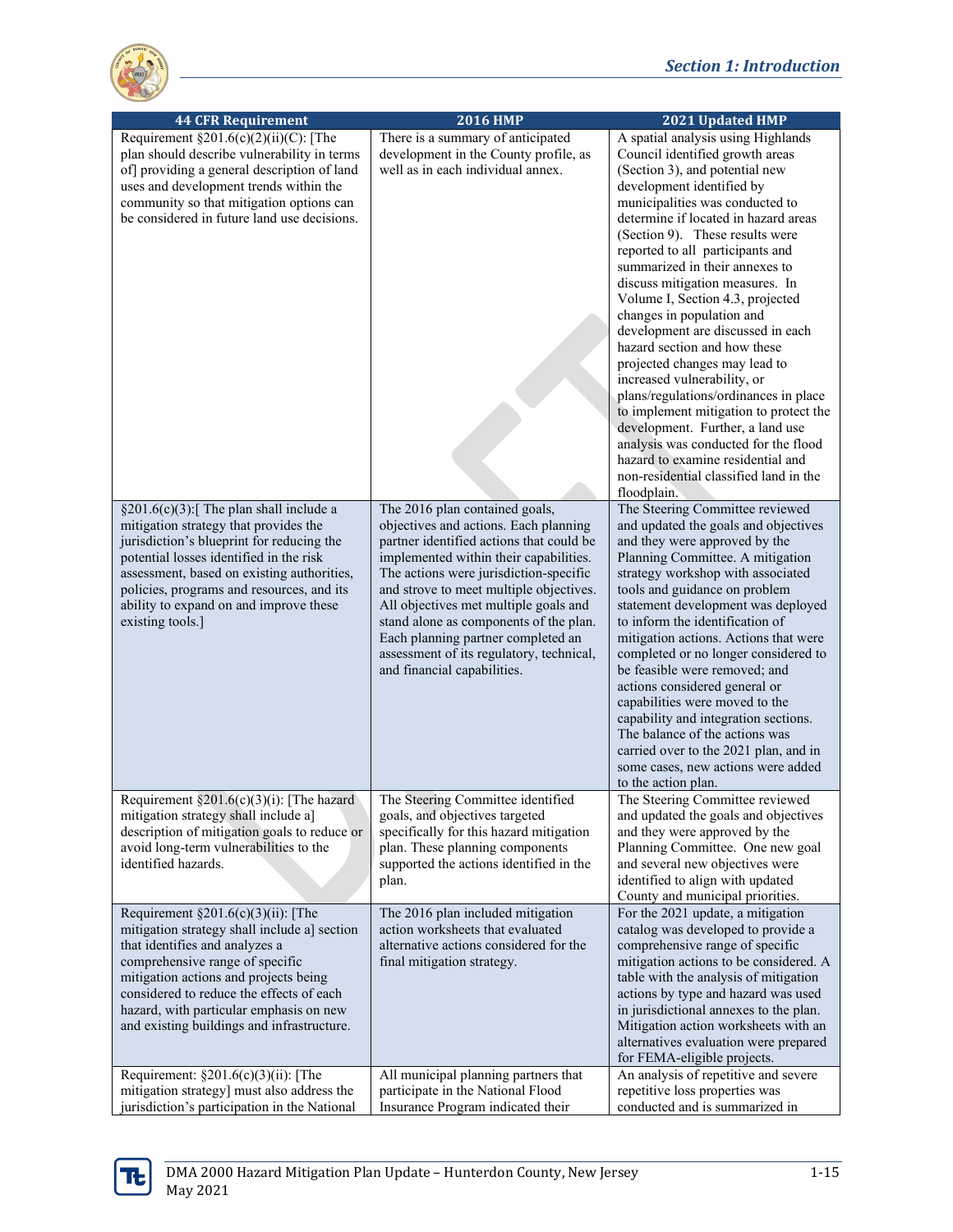

| <b>44 CFR Requirement</b>                                                                                                                                                                                                                                                                                                                                                                                                     | <b>2016 HMP</b>                                                                                                                             | 2021 Updated HMP                                                                                                                                                                                                                                                                                                                                                                                                                                                                                                                                                                                                                                                                                                                                          |
|-------------------------------------------------------------------------------------------------------------------------------------------------------------------------------------------------------------------------------------------------------------------------------------------------------------------------------------------------------------------------------------------------------------------------------|---------------------------------------------------------------------------------------------------------------------------------------------|-----------------------------------------------------------------------------------------------------------------------------------------------------------------------------------------------------------------------------------------------------------------------------------------------------------------------------------------------------------------------------------------------------------------------------------------------------------------------------------------------------------------------------------------------------------------------------------------------------------------------------------------------------------------------------------------------------------------------------------------------------------|
| Flood Insurance Program, and continued<br>compliance with the program's<br>requirements, as appropriate.                                                                                                                                                                                                                                                                                                                      | commitment to maintain compliance<br>and good standing under the program.                                                                   | Section 4.3.5 (Flood) and in Section 9<br>(Jurisdictional Annexes).<br>Municipalities with repetitive and<br>severe repetitive loss properties<br>included an action to mitigate those<br>properties.                                                                                                                                                                                                                                                                                                                                                                                                                                                                                                                                                     |
| Requirement: $\S201.6(c)(3)(iii)$ : [The<br>mitigation strategy shall describe] how the<br>actions identified in section $(c)(3)(ii)$ will<br>be prioritized, implemented and<br>administered by the local jurisdiction.<br>Prioritization shall include a special<br>emphasis on the extent to which benefits<br>are maximized according to a cost benefit<br>review of the proposed projects and their<br>associated costs. | Each recommended action was<br>prioritized using a revised<br>methodology based on the STAPLEE<br>criteria was used to prioritize projects. | A revised methodology to evaluate<br>mitigation alternatives based on the<br>STAPLEE with expanded criteria and<br>using new and updated data was used<br>for the 2021 plan update. A total of<br>14 criteria were used to evaluate each<br>potential mitigation action. The<br>evaluation included a qualitative<br>benefits and cost review. The results<br>of the evaluation were used to<br>identify the actions to include in the<br>plan and assist with the prioritization.<br>An emphasis was placed on benefits<br>and costs (quantified where possible<br>and listed in the mitigation action<br>worksheets), as well as timeline for<br>implementation (also documented in<br>the mitigation action worksheets for<br>FEMA-eligible projects). |
| Requirement $\S 201.6(c)(4)(i)$ : [The plan<br>maintenance process shall include a]<br>section describing the method and<br>schedule of monitoring, evaluating, and<br>updating the mitigation plan within a five-<br>year cycle.                                                                                                                                                                                             | The 2016 plan outlined a detailed<br>maintenance strategy.                                                                                  | The 2021 plan details a maintenance<br>strategy similar to that of the initial<br>plan. It has been enhanced to provide<br>a roadmap for the annual monitoring<br>of the plan and a program to assist<br>with project progress reporting. This<br>includes the inclusion of a summary<br>plan maintenance matrix that<br>provides an overview of the planning<br>partner responsibilities for<br>monitoring, evaluation, and update of<br>the plan.                                                                                                                                                                                                                                                                                                       |
| Requirement §201.6(c)(4)(ii): [The plan<br>shall include a] process by which local<br>governments incorporate the requirements<br>of the mitigation plan into other planning<br>mechanisms such as comprehensive or<br>capital improvement plans, when<br>appropriate.                                                                                                                                                        | The 2016 plan details<br>recommendations for incorporating the<br>plan into other planning mechanisms.                                      | The 2021 plan details<br>recommendations for incorporating<br>the plan into other planning<br>mechanisms such as the following:<br>Master Plan<br>• Emergency Response Plan<br>• Capital Improvement Programs<br>• Municipal Code                                                                                                                                                                                                                                                                                                                                                                                                                                                                                                                         |
| Requirement $\S201.6(c)(4)(iii)$ : [The plan<br>maintenance process shall include a]<br>discussion on how the community will<br>continue public participation in the plan<br>maintenance process.                                                                                                                                                                                                                             | The 2016 plan details a strategy for<br>continuing public involvement.                                                                      | The 2016 plan maintenance strategy<br>was enhanced for the 2021 plan. In<br>addition, the County will use a<br>proprietary online tool to support the<br>annual progress reporting of<br>mitigation actions. Section 7 (Plan<br>Maintenance) also details the<br>continued public participation in the<br>plan maintenance process.                                                                                                                                                                                                                                                                                                                                                                                                                       |
| Requirement $\S 201.6(c)(5)$ : [The local<br>hazard mitigation plan shall include]<br>documentation that the plan has been<br>formally adopted by the governing body of<br>the jurisdiction requesting approval of the                                                                                                                                                                                                        | Hunterdon County and all jurisdictions<br>participated in the 2016 HMP.                                                                     | The 2021 plan achieves DMA<br>compliance for Hunterdon County<br>and all jurisdictions. Resolutions for<br>each partner adopting the plan can be<br>found in Appendix A of this volume.                                                                                                                                                                                                                                                                                                                                                                                                                                                                                                                                                                   |